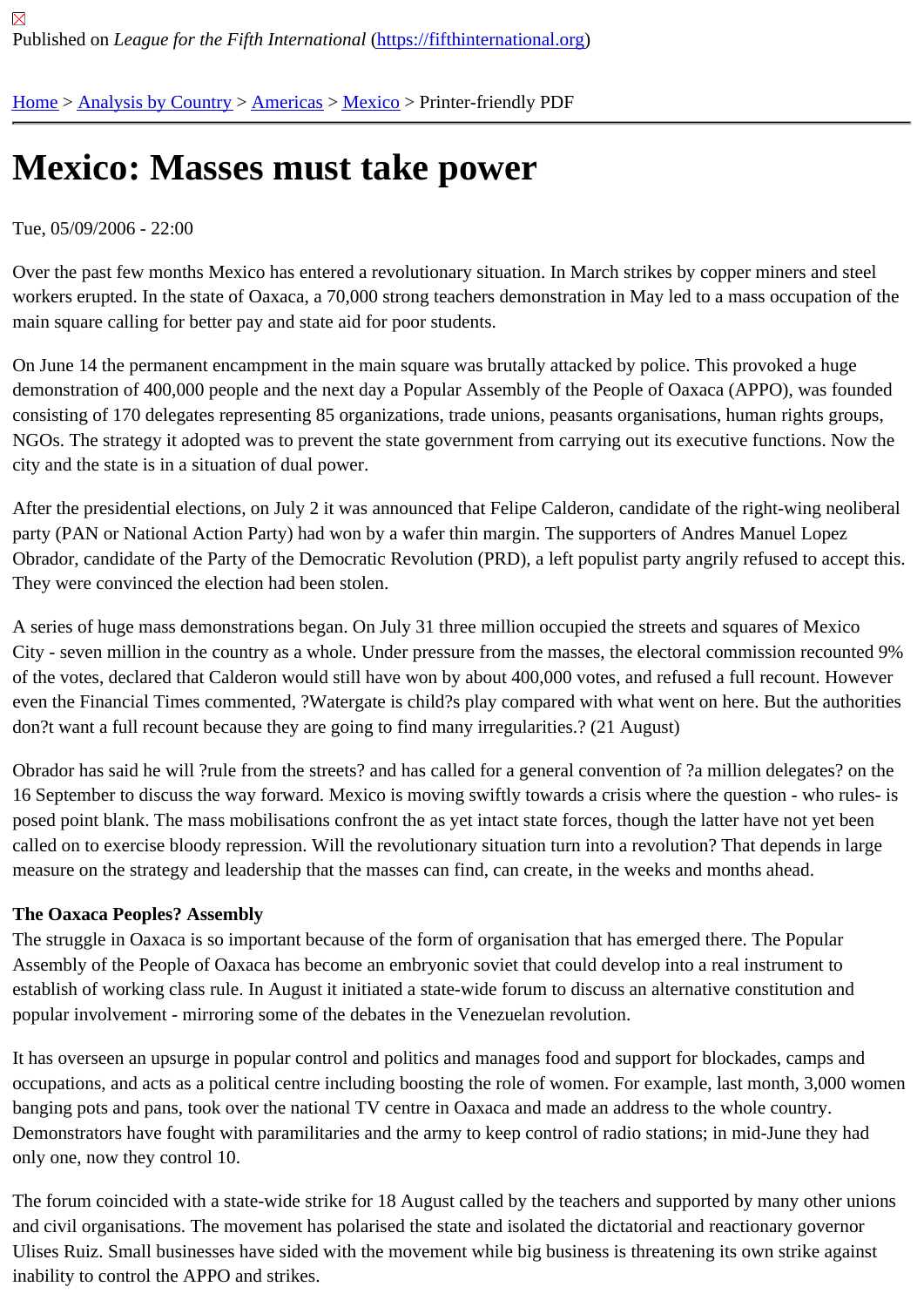But the movement?s mass character also means that it is politically amorphous, with a large strand of indigenous politics (Oaxaca has the highest indigenous population in Mexico), reformists, bishops, NGOs, plus the teachers union, which sparked the whole crisis. Since May, the demands have shifted to the left from purely demands around teachers pay and conditions to ones about getting rid of Ruiz and changing the state constitution and taking control of the local wealth. But any solution at a state level can only succeed within the context of a national and even an international movement.

#### **The other campaign - a diversion**

Meanwhile the Zapatistas are continuing their ?other campaign? in the rural areas. They have also carried out protests in Mexico City about the repression in Atenco- a rural community - involved in a struggle over land - and last month issued a statement after a conference on the Yucatan peninsula.

However, the other campaign is in an important sense a diversion. Their mobilisations have been a few thousand rather than the millions in Mexico City or hundreds of thousands in Oaxaca. Their message that the election was a diversion consistent with their anarcho-populist view that ?taking power? is irrelevant or downright dangerous- has left them on the sidelines when the masses were deeply concerned with the fate of the elections.

Their statement from the Yucatan conference is replete with appeals to the ancient gods, to an indignenism that ignores the mass of the working class, and even statements. of support to Oaxaca and Atenco are empty of any suggestions for taking the struggles forward. Whenever the class struggle reaches any degree of intensity the question of political power is posed- shall the masses submit to the coercion of the state or shall they overthrow its forces and smash its apparatus of repression? Anarchism and its post-modern hybrids like Zapatism, quit the battlefield when this question is posed.

#### **Where now?**

The coming month will see more huge social mobilisations in Mexico, greater numbers on the streets and more violence from the state. Obrador called for a general convention of ?a million delegates? on the 16 September to discuss the way forward but already there are differences on what the assembly is for. Some say it is just a protest against Calderon and at best will inaugurate Obrador as the true president. Others are calling for it to become an organising centre to continue the protests. Others have called on the convention to become an alternative centre for power inspired by the Popular Assembly of the People of Oaxaca (APP0). A million people cannot be a deliberative and executive body but it could carry the message to create such bodies to every corner of Mexico. That is the call that needs to go out.

Meanwhile the forces of reaction will not wait and see. The Mexican bourgeoisie and the United States have since the late 1980s overseen the liberalisation of the economy, imposing ever greater exploitation of workers and driving the peasants of the land. They have created sprawling shantytowns on the edge of the cities and a huge supply of cheap labour for US corporations. Mexico is a bulwark of the North American Free Trade Agreement (NAFTA).

The USA needs a neoliberal government in Mexico as a barrier against the populist sweeping across Latin America. The US is not going to lightly allow a ?peoples power? revolution to topple the PAN. Even though Obrador, in himself is no radical, probably nearer to a Lula than a Chavez, if he were swept to power by a popular revolutionary upheaval like Chavez, this could change. For this reason Bush is certain to throw all influence he can muster to support Fox and Calderon.

The masses are therefore just not fighting over an election but they are fighting for the future of their country and their continent. But to fight against both the US and Mexican bosses, the masses need clear revolutionary class politics not the bourgeois populism of Obrador, the petty bourgeois anarcho-populism and indigenism of the Zapatistas or the corruption and bureaucracy of trade union leaders. They need revolutionary politics and a revolutionary action programme, one that can map out a path for the masses themselves to take power.

The burning question of the movement is how to throw Fox, Calderon and his party out of power. For this something